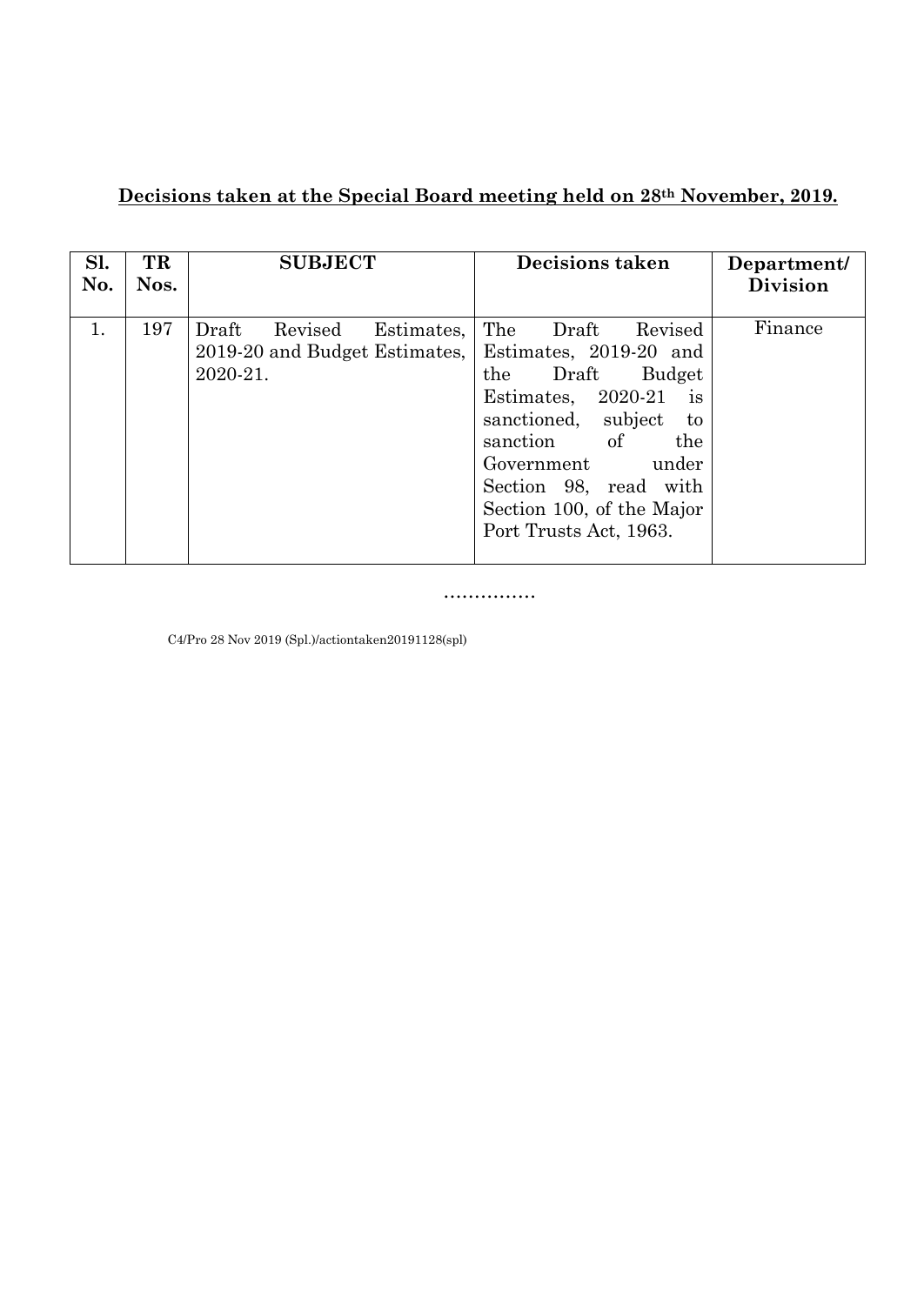## Decisions taken at the Board meeting held on 28<sup>th</sup> November, 2019.

| Sl.<br>No. | TR<br>Nos. | <b>SUBJECT</b>                                                                                                                                                                                                                                                                                                  | Decisions taken                                                                         | Department/<br>Division |
|------------|------------|-----------------------------------------------------------------------------------------------------------------------------------------------------------------------------------------------------------------------------------------------------------------------------------------------------------------|-----------------------------------------------------------------------------------------|-------------------------|
| 1.         | 198        | Confirmation of the minutes<br>of the Board meeting held on<br>1st November 2019.                                                                                                                                                                                                                               | The minutes of the Board<br>Meeting held on 1.11.2019<br>are confirmed.                 | <b>GAD</b>              |
| 2.         | 199        | Demolition of dilapidated 5<br>Elevated Storage Reservoirs<br>(ESRs) in MbPT Estate.                                                                                                                                                                                                                            | Chief<br>Engineer's<br>The<br>proposal at para 6 of the<br>note is approved.            | Civil                   |
| 3.         | 200        | <sub>of</sub><br>Procurement<br>a<br>Multifunctional<br>Digital<br>Photocopier Machine<br>(One)<br>for<br>Materials<br>No.)<br>the<br>Division.<br>Management<br>Procurement<br>of<br>a<br>Multifunctional<br>Digital<br>Photocopier Machine<br>(One<br>for<br>the<br>Materials<br>No.)<br>Management Division. | The<br>Chief<br>Mechanical<br>Engineer's proposal at para<br>5 of the note is approved. | <b>MEED</b>             |
| 4.         | 201        | Disciplinary Action against<br>Suryakant Dattatray<br>Shri<br>Shinde, Ex-Asstt. Security<br>Officer. (CRS from the service<br>of MbPT w.e.f. 7.11.2009)<br>under Regulations 8 of MbPT<br>Pension Regulations.                                                                                                  | The Chief Security Officer's<br>proposal at para 5 of the<br>note is approved.          | Security<br>Division    |
| 5.         | 202        | Environmental<br>Site<br>Assessment (ESA) of MbPT   proposal at para 6 of the<br>land<br>for<br>proposed<br>development. - Appointment<br>of National Environmental<br>Research<br>Engineering<br>Institute (NEERI) for the<br>purpose.                                                                         | The<br>Chief<br>Engineer's<br>note is approved.                                         | Civil                   |
| 6.         | 203        | Re-consideration of<br>earlier<br>Board Decision taken by T.R.<br>183<br>of 1.11.2019, for<br>No.<br>Branding of Hospital from<br>"GRAND MUMBAI PORT<br>"GRAND<br>HOSPITAL"<br>to<br>PORT HOSPITAL".                                                                                                            | The Chief Medical Officer's<br>proposal at para 6 of the<br>note is approved.           | Medical                 |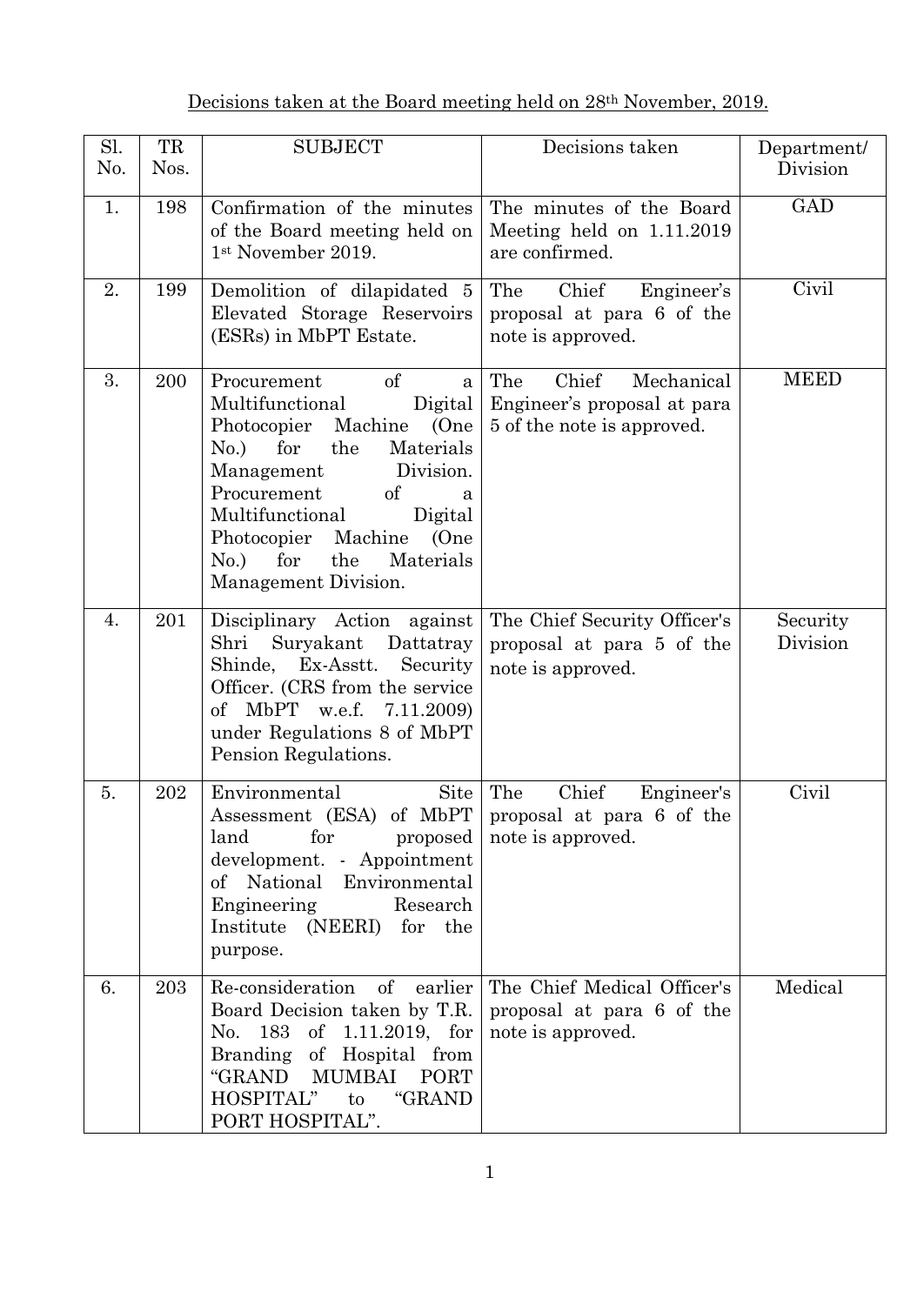| Sl.<br>No. | TR<br>Nos. | <b>SUBJECT</b>                                                                                                                                                                                                                                                                                              | Decisions taken                                                                                                                                                                                                                                                                                                                                                         | Department/<br>Division |
|------------|------------|-------------------------------------------------------------------------------------------------------------------------------------------------------------------------------------------------------------------------------------------------------------------------------------------------------------|-------------------------------------------------------------------------------------------------------------------------------------------------------------------------------------------------------------------------------------------------------------------------------------------------------------------------------------------------------------------------|-------------------------|
| 7.         | 204        | Conceptual Master Plan for<br>Township area of Mumbai<br>Port Trust submitted by the<br>Consultant under Stage III-B.                                                                                                                                                                                       | Chief<br>Engineer's<br>The<br>proposal at para 13 of the<br>note is approved.                                                                                                                                                                                                                                                                                           | Civil                   |
| 8.         | 205        | Invitation<br>$\sigma f$<br>tender<br>${\rm for}$<br>of<br>open/covered<br>allotment<br>space for offshore activities<br>viz. storage/cargo<br>operation<br>with or without installation of<br>facilities,<br>handling<br>cargo<br>within<br>equipment<br>the<br>earmarked area at 10 ID of<br>Mumbai Port. | The<br>Traffic<br>Manager's<br>proposal at para 22 of the<br>note is approved.                                                                                                                                                                                                                                                                                          | Traffic                 |
| 9.         | 206        | Tender No.: CMO-06/2018-19<br>Sanitation services in<br>MbPT Residential Colonies<br>by providing manpower and<br>material for a period of two<br>2020-2021-<br>years<br>Termination of Contract and<br>Salary<br>the<br>payment<br>to<br>workers.                                                          | Approval is accorded to<br>(i)<br>Chief<br>the<br>Medical<br>Officer's proposal<br>at<br>para $13(1)$ to $(5)$ and<br>$(8)$ , and<br>$(ii)$ As regards para $13(6)$<br>the<br>Chief<br>(7)<br>and<br>Medical Officer to seek<br>legal opinion to frame<br>the required conditions<br>before making payment<br>through<br>Finance<br>Department of Mumbai<br>Port Trust. | Medical                 |
| 10.        | 207        | Action Taken Report on the<br>decisions taken in the Board<br>24 <sup>th</sup><br>held<br>meetings<br>on<br>September 2019.                                                                                                                                                                                 | The Action Taken Report<br>on the decisions taken in<br>the Board Meeting held on<br>24.9.2019<br>is<br>approved,<br>taken<br>reviewed<br>and<br><sub>on</sub><br>record.                                                                                                                                                                                               | <b>GAD</b>              |
| 11.        | 208        | Appointment of Regulatory<br>Consultant for application of<br>Development<br>Control<br>Regulation in MbPT on daily<br>visit basis.                                                                                                                                                                         | Chief<br>Engineer's<br>The<br>proposal at para 8 of the<br>note is approved.                                                                                                                                                                                                                                                                                            | Civil                   |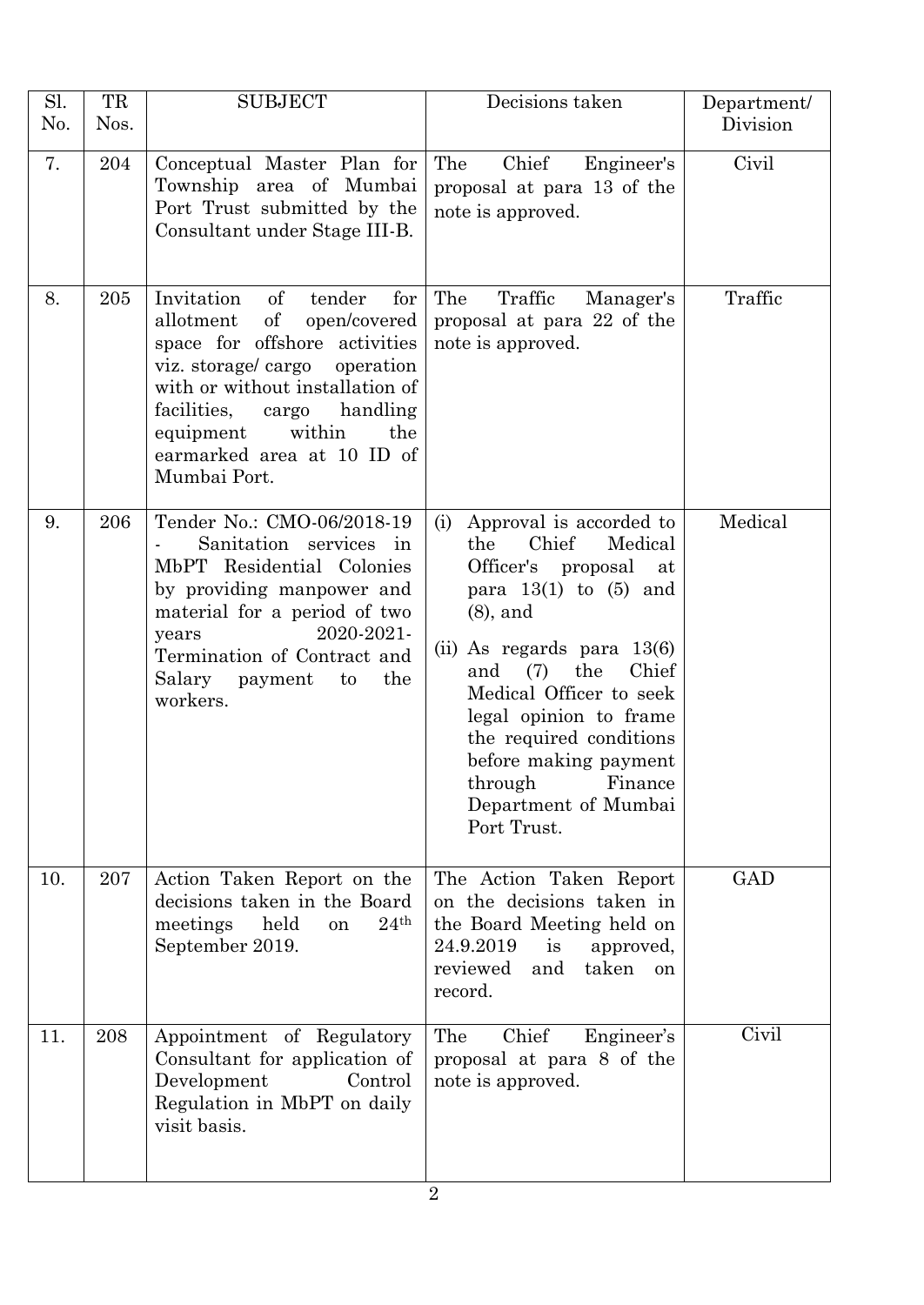| Sl.<br>No. | TR<br>Nos. | <b>SUBJECT</b>                                                                                                                                                                                                                                                                                                                                                                                                                                                                                                                                                                                                                                                       | Decisions taken                                                                                                 | Department/<br>Division |
|------------|------------|----------------------------------------------------------------------------------------------------------------------------------------------------------------------------------------------------------------------------------------------------------------------------------------------------------------------------------------------------------------------------------------------------------------------------------------------------------------------------------------------------------------------------------------------------------------------------------------------------------------------------------------------------------------------|-----------------------------------------------------------------------------------------------------------------|-------------------------|
| 12.        | 209        | Extension of the existing list<br>$\sigma f$<br>empaneled<br>Private<br>Hospitals, Exclusive<br>Eye<br>Hospitals/Centers, Exclusive<br>Clinics,<br>Dental<br>Cancer<br>Hospitals/Units<br>and<br>Diagnostic Centers as per the<br>CGHS/MbPT<br>existing<br>Standard L1 Rates as agreed<br>Memorandum<br>of<br>in<br>Understanding for availing<br>Credit Facilities to Provide<br>Treatment to Mumbai Port<br>Trust Patients as per the<br>existing same terms<br>and<br>conditions for a Period of<br>next Two Years from the date<br>of expiry of existing contract<br>period.                                                                                     | The Chief Medical Officer's<br>proposal at para 26 of the<br>note is approved.                                  | Medical                 |
| 13.        | 210        | Allotment of office space at<br>$3^{\rm rd}$<br>floor, West wing<br>of<br>Bhandar Bhavan, MbPT to<br>Guard<br>Refit<br>$\text{Coast}$<br>and<br>Team,<br>Production<br>Coast<br>Guard Region (West), Indian<br>Coast Guard on leave and<br>license basis and considering:<br>(i)<br>of<br>Security<br>Waiver<br>Deposit.<br>To take lenient view on<br>(ii)<br>$\sigma f$<br>delayed<br>interest<br>of<br>monthly<br>payment<br>rent.<br>To convert termination<br>(iii)<br>period to 6 months in<br>lieu of 1 month as per<br>TR<br>No.111<br>dated<br>20.8.2019.<br>To add renewal clause<br>(iv)<br>which was not added in<br>TR<br>No.111<br>dated<br>20.8.2019. | Approval is accorded to the<br>decisions as brought out in<br>the concluding para of the<br>Note of Discussion. | Estate<br>Division      |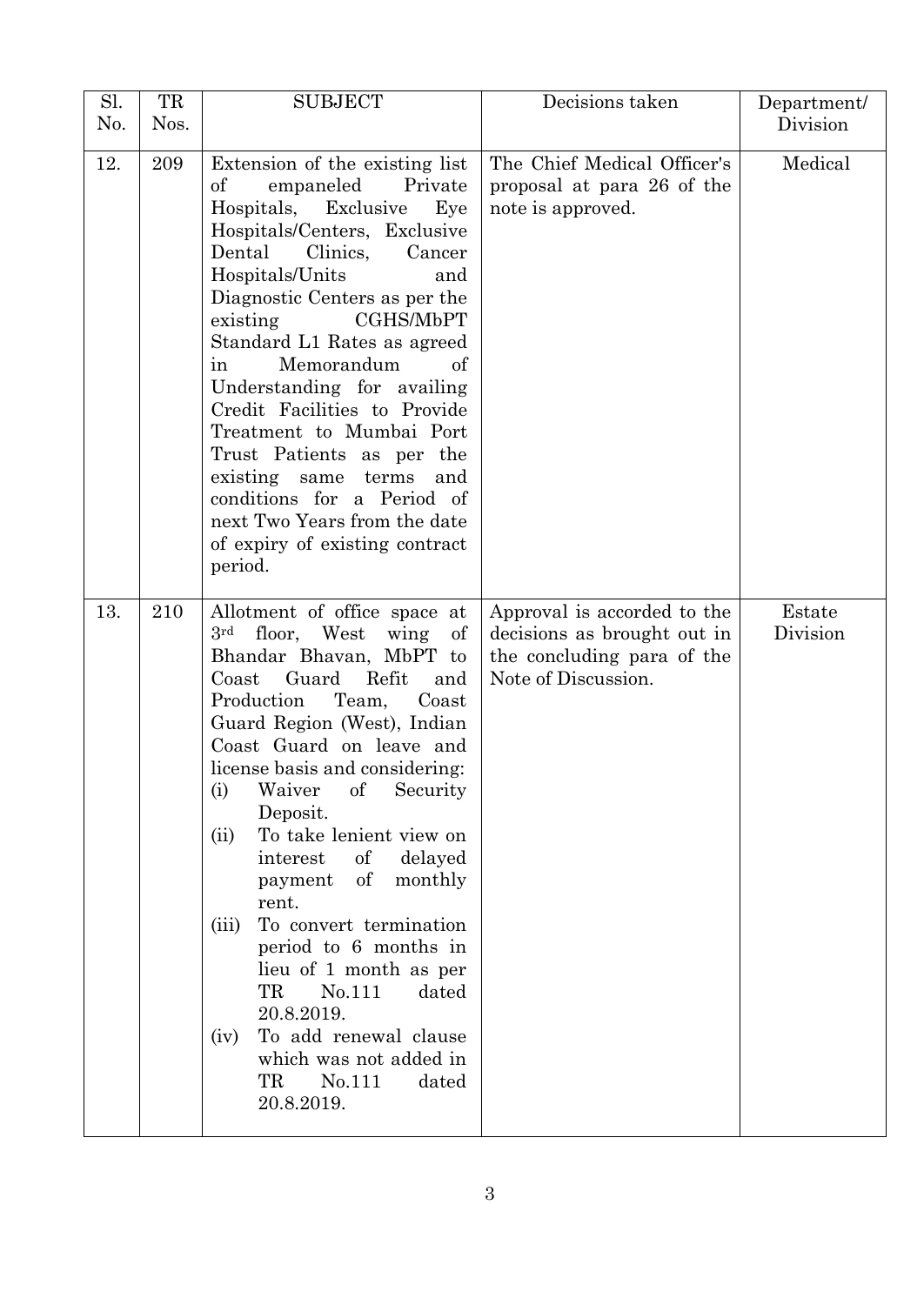| Sl.<br>No. | TR<br>Nos. | <b>SUBJECT</b>                                                                                                                                                                                                                                                                                                                     | Decisions taken                                                                                                                                                         | Department/<br>Division |
|------------|------------|------------------------------------------------------------------------------------------------------------------------------------------------------------------------------------------------------------------------------------------------------------------------------------------------------------------------------------|-------------------------------------------------------------------------------------------------------------------------------------------------------------------------|-------------------------|
| 14.        | 211        | Signing of Agreement with<br>ROPAX Operator - Esquire<br>Shipping & Trading Private<br>Limited.                                                                                                                                                                                                                                    | The<br>$\mathbf{D}\mathbf{y}$ .<br>Conservator's<br>proposal at para 13 of the<br>note is approved.                                                                     | Marine                  |
| 15.        | 212        | Renewal of leave and license<br>in respect of office space at<br>4 <sup>th</sup> Floor, Bhandar Bhavan,<br>Mazgaon in favour of TAMP.                                                                                                                                                                                              | Approval is accorded<br>to<br>continue the existing rent<br>of $\bar{x}9,53,585.37$ with<br>4%<br>for<br>increase per annum<br>further<br>of<br>60<br>period<br>months. | Estate<br>Division      |
| 16.        | 213        | of<br>Mumbai<br>Construction<br>Trans Harbour Link (MTHL)<br>by MMRDA on land as well<br>as water area of MbPT.<br>Approval<br>(i)<br>to<br>the<br>Memorandum<br>of<br>Understanding<br>(MoU)<br>with MMRDA.<br>(ii) MTHL related issues.                                                                                          | Chief<br>The<br>Engineer's<br>proposal at para 19 of the<br>note is approved.                                                                                           | Civil                   |
| 17.        | 214        | Grant of 6 free days following<br>the date of Vessel Completing<br>Discharging<br>(VCD)<br>for<br>Rashtriya<br>Chemicals<br>&<br>Fertilizers Ltd. (RCF Ltd.)'s<br>cargo discharged in stream<br>and brought by the barges at<br>Hay Bunder in line with<br>cargo discharged in stream<br>and brought by barges in<br>Indira Docks. | Approval is accorded to -<br>(i) the Traffic Manager's<br>proposal at para 9 of<br>the note.<br>(ii) midstream<br>operations<br>at Haji Bunder area for<br>RCF cargo.   | Traffic                 |
| 18.        | 215        | Installation of fixed fender at<br>JD 4 Berth.                                                                                                                                                                                                                                                                                     | Chief<br>The<br>Engineer's<br>proposal at para 10 of the<br>note is approved.                                                                                           | Civil                   |
| 19.        | 216        | Schedule of Employees of the<br>Board as on 1.4.2019                                                                                                                                                                                                                                                                               | Consideration deferred.                                                                                                                                                 | <b>HR</b> Division      |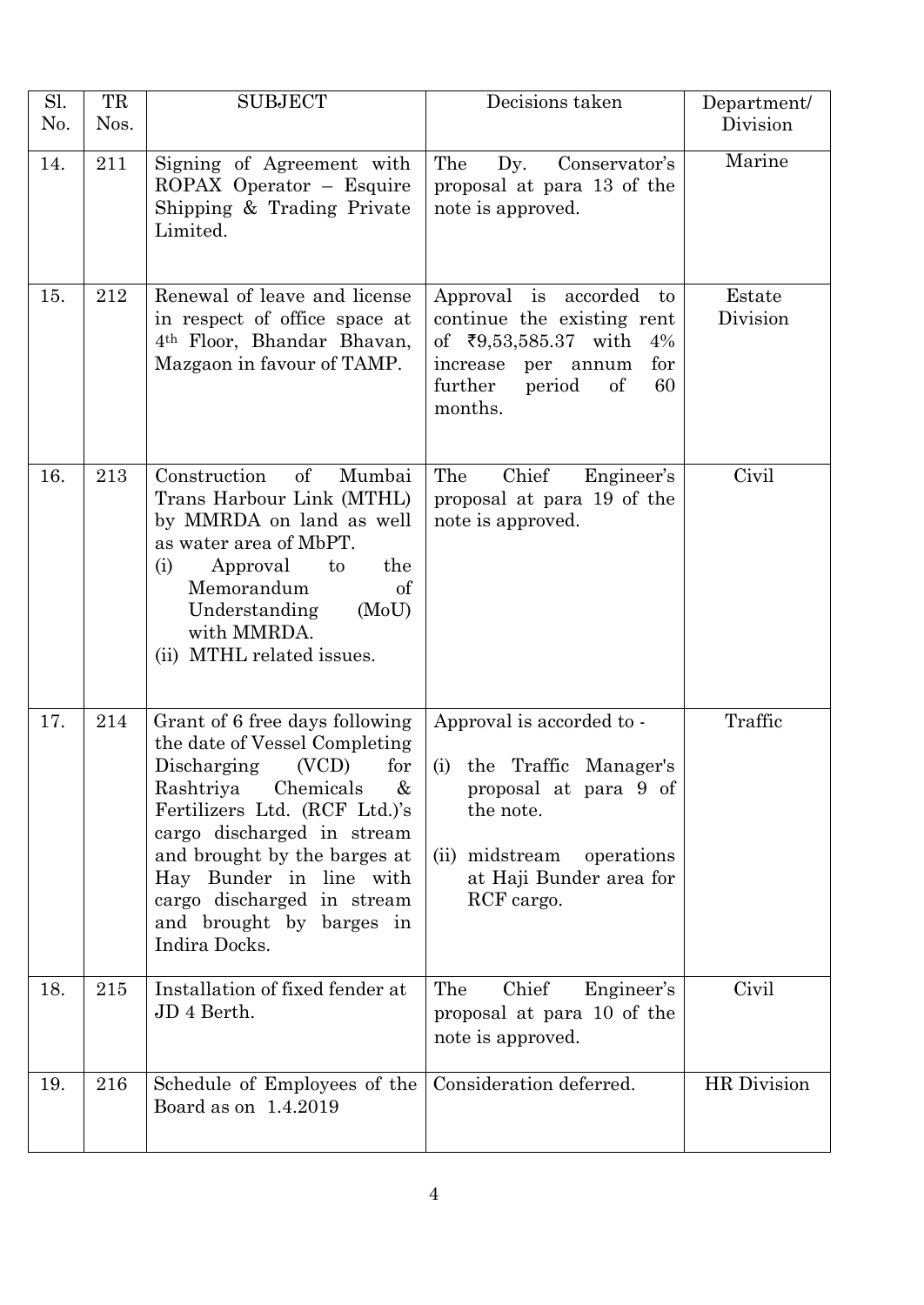| Sl.<br>No. | TR<br>Nos. | <b>SUBJECT</b>                                                                                                                                                                                                                             | Decisions taken                                                                                                                                                                                                                                                                                                                                                                                                            | Department/<br>Division |
|------------|------------|--------------------------------------------------------------------------------------------------------------------------------------------------------------------------------------------------------------------------------------------|----------------------------------------------------------------------------------------------------------------------------------------------------------------------------------------------------------------------------------------------------------------------------------------------------------------------------------------------------------------------------------------------------------------------------|-------------------------|
| 20.        | 217        | Introduction of uniform scales<br>for<br>Heads<br>of<br>of<br>pay<br>Department level officers<br>across all the Major Port<br>Trusts - Amendments in RRs<br>of Head of Departments in<br>MbPT<br>Employees<br>(RSP)<br>Regulations, 2010. | Sanction is accorded to the<br>proposed amendments in<br>the respective RRs of 7<br>posts of HoDs as set out at<br>Annexure<br>Ι,<br>under<br>Regulation 5 of the Mumbai<br>Port Trust Employees'<br>(Recruitment, Seniority and<br>Promotion)<br>Regulations,<br>2010 read with Section 28<br>of the Major Port Trusts'<br>Act, 1963, subject<br>$\mathbf{t}$<br>sanction of the Government<br>under Section 124(i) ibid. | HR Division             |
| 21.        | 218        | Framing of the Mumbai Port<br>Trust (General Management)<br>of Port) Regulations, 2019 -<br>Amendment.                                                                                                                                     | The proposal at para 4 of<br>the note is approved.                                                                                                                                                                                                                                                                                                                                                                         | GAD                     |
| 22.        | 219        | MbPT Employees<br>(RSP)<br>Regulations, 2010.<br>- Amendment to RRs for the<br>post of Assistant Vigilance<br>Officer.                                                                                                                     | Sanction is accorded the<br>proposed amendment in the<br>RRs as set out at Annexure<br>I, under Regulation 5 of the<br>Port<br>Mumbai<br>Trust<br>Employees' (Recruitment,<br>Seniority and Promotion)<br>Regulations, 2010<br>read<br>with Section 28 of the<br>Port<br>Trusts'<br>Major<br>Act,<br>1963, subject to sanction of<br>the<br>Government<br>under<br>Section 124(i) ibid.                                    | HR Division             |
| 23.        | 220        | Request from<br>India Pulses<br>Grains<br>and<br>Association<br>(IPGA)<br>for<br>storage<br>space<br>within / outside docks.                                                                                                               | The<br>Traffic<br>Manager's<br>proposal at para 11 of the<br>note is approved.                                                                                                                                                                                                                                                                                                                                             | Traffic                 |
| 24.        | 221        | Tender<br>No.E-78/2015<br>Consultancy of Up-Gradation/<br>Modernization<br>to<br><b>International Cruise Terminal</b><br>at Indira Dock, Mumbai.<br>Enhancement of Consultancy<br>fee due to change in scope of<br>work.                   | Chief<br>The<br>Engineer's<br>proposal at para 8 of the<br>note is approved.                                                                                                                                                                                                                                                                                                                                               | Civil                   |